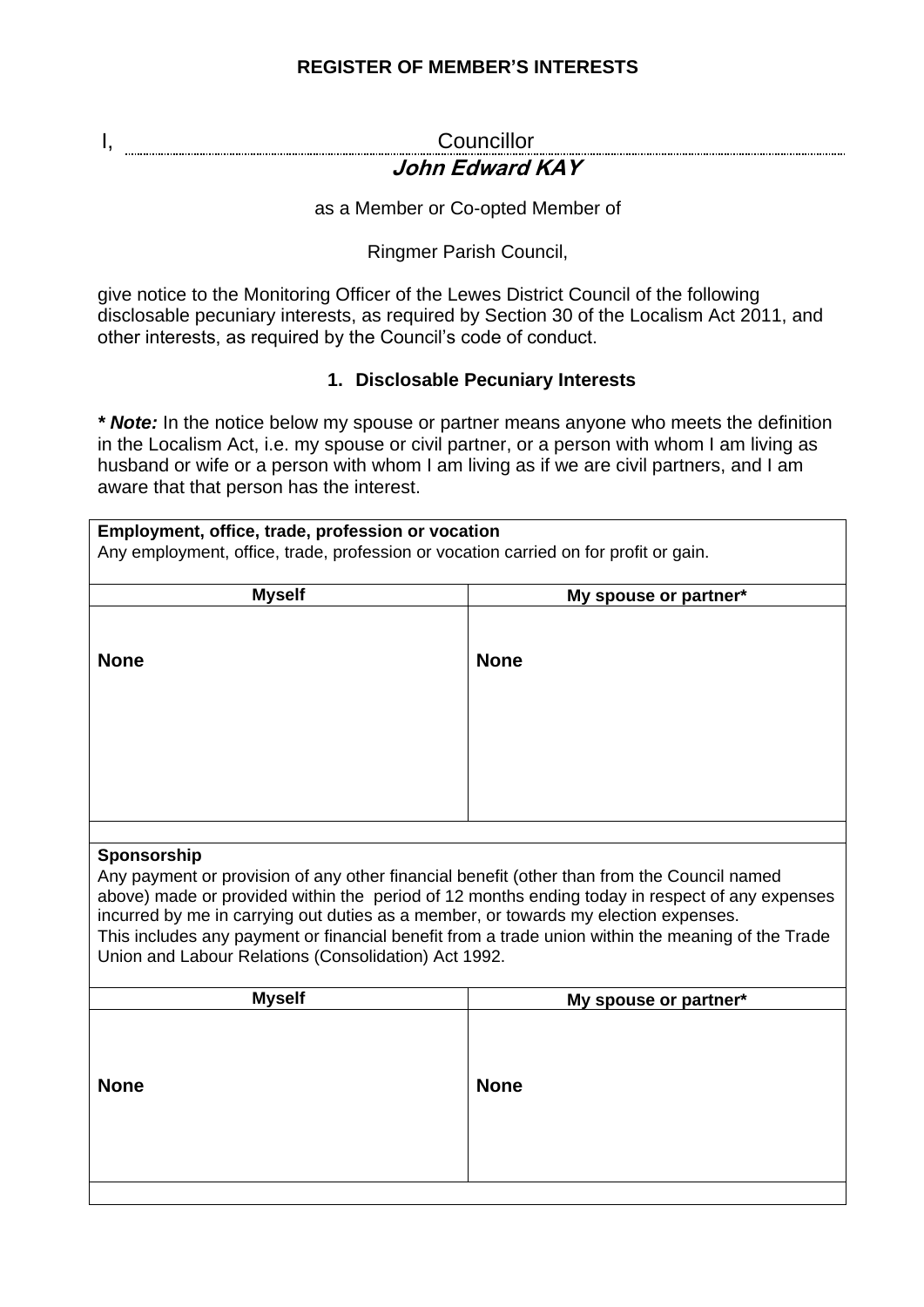# **Contracts**

Any contract which is made between

- me or my spouse or partner\*, or
- a firm in which either of us is a partner, or
- a body corporate of which either of us is a director, or
- a body in the securities of which either of us has a beneficial interest)

and the Council named above—

(a) under which goods or services are to be provided or works are to be executed; and (b) which has not been fully discharged.

| <b>Myself</b> | My spouse or partner* |
|---------------|-----------------------|
| <b>None</b>   | <b>None</b>           |
|               |                       |

#### **Land**

Any beneficial interest<sup>1</sup> in land which is within the area of the Council named above.

| Address of Land:<br>Address of Land:<br>House & garden<br>House & garden<br>Fair Meadow, Rushey Green,<br>Fair Meadow, Rushey Green,<br>Ringmer, BN8 5JB<br>Ringmer, BN8 5JB<br>[jointly with wife]<br>[jointly with husband] | <b>Myself</b> | My spouse or partner* |
|-------------------------------------------------------------------------------------------------------------------------------------------------------------------------------------------------------------------------------|---------------|-----------------------|
|                                                                                                                                                                                                                               |               |                       |
|                                                                                                                                                                                                                               |               |                       |

#### **Licences**

Any licence (alone or jointly with others) to occupy land in the area of the Council named above for a month or longer.

| <b>Myself</b> | My spouse or partner* |
|---------------|-----------------------|
|               |                       |
|               |                       |
| <b>None</b>   | <b>None</b>           |
|               |                       |
|               |                       |
|               |                       |
|               |                       |

<sup>1</sup> Beneficial interest could include land or property which you own, or have a right to occupy (e.g. a tenancy) or receive an income from. This may include your home.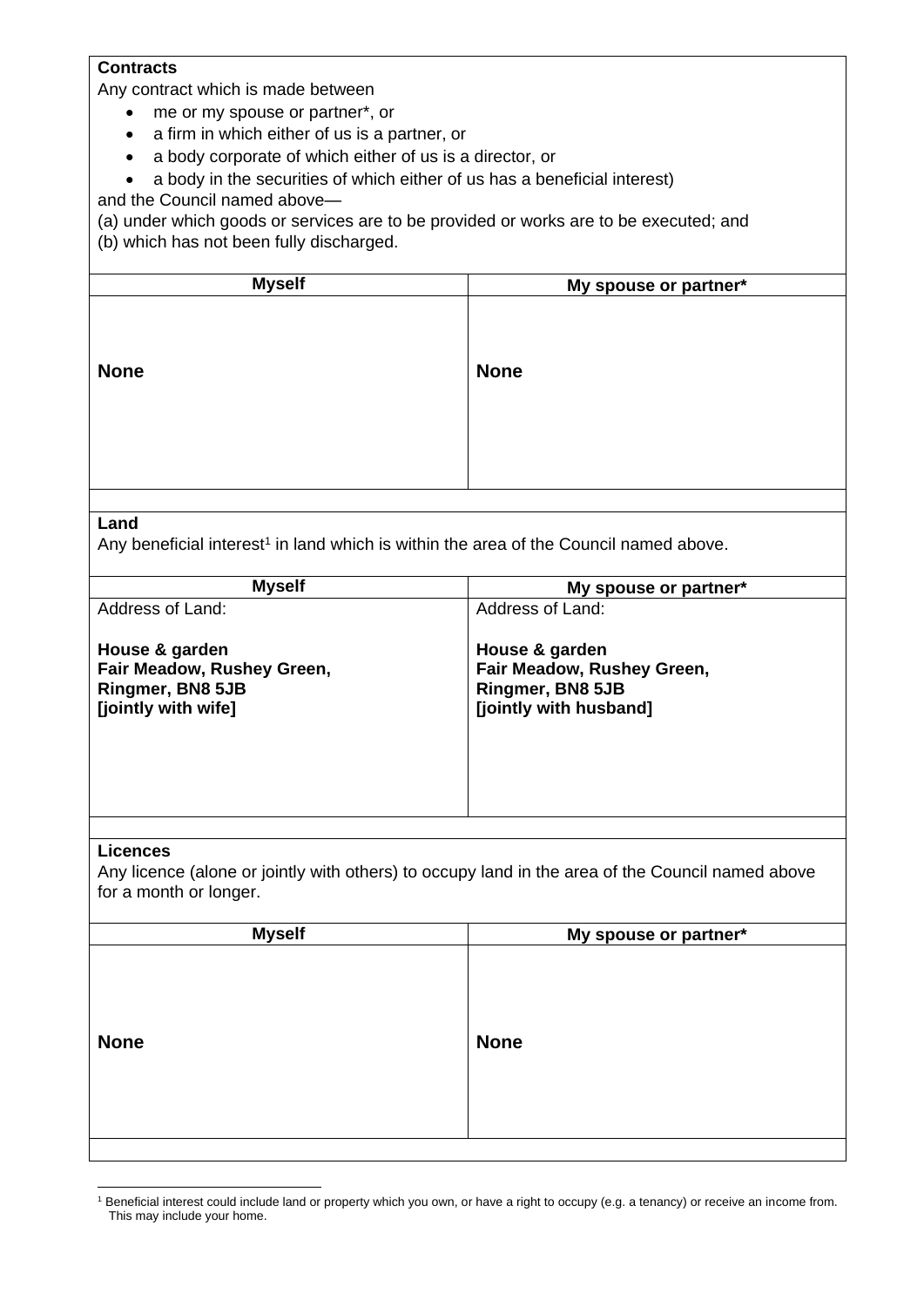## **Corporate tenancies**

Any tenancy where (to my knowledge)—

(a) the landlord is the Council named above; and

(b) the tenant is a body in which I or my spouse or partner\* has a beneficial interest.

| My spouse or partner*                                                                                                                                                                                                                                              |  |  |
|--------------------------------------------------------------------------------------------------------------------------------------------------------------------------------------------------------------------------------------------------------------------|--|--|
| <b>None</b>                                                                                                                                                                                                                                                        |  |  |
|                                                                                                                                                                                                                                                                    |  |  |
|                                                                                                                                                                                                                                                                    |  |  |
| Securities <sup>2</sup><br>Any beneficial interest in securities of a body where-<br>(a) that body (to my knowledge) has a place of business or land in the area of the Council named<br>above; and<br>(b) either-                                                 |  |  |
| (i) the total nominal value of the securities exceeds £25,000 or one hundredth of the total issued<br>share capital of that body; or                                                                                                                               |  |  |
| (ii) if the share capital of that body is of more than one class, the total nominal value of the shares<br>of any one class in which I or my spouse or partner*has a beneficial interest exceeds one<br>hundredth of the total issued share capital of that class. |  |  |
| My spouse or partner*                                                                                                                                                                                                                                              |  |  |
| <b>None</b>                                                                                                                                                                                                                                                        |  |  |
|                                                                                                                                                                                                                                                                    |  |  |

<sup>2</sup> "securities" means shares, debentures, debenture stock, loan stock, bonds, units of a collective investment scheme within the meaning of the Financial Services and Markets Act 2000 and other securities of any description, other than money deposited with a building society.